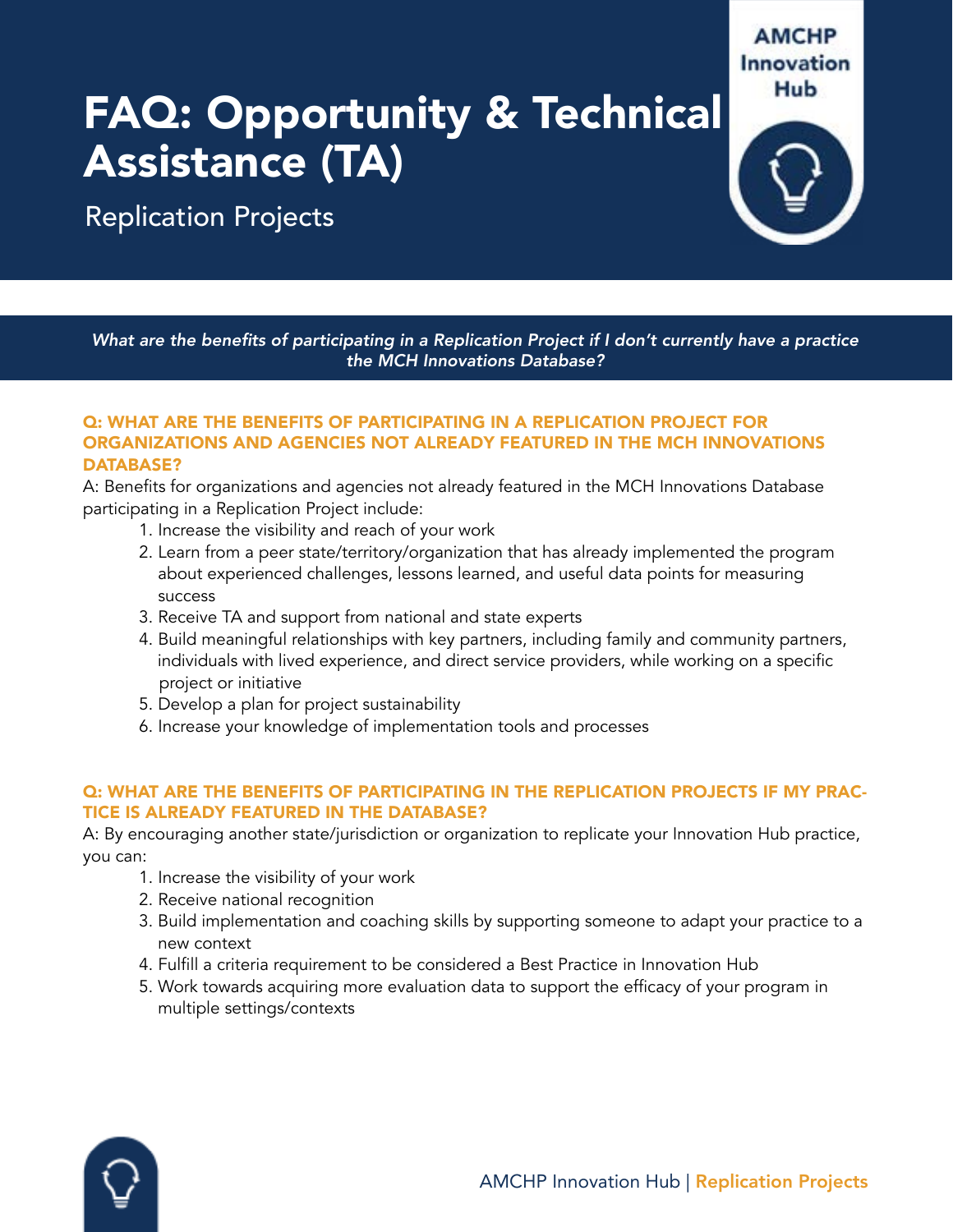### FAQ: Opportunity & Technical Assistance (TA)

Replication Projects



#### Q: HOW IS EQUITY, PARTICULARLY RACIAL EQUITY, EMBEDDED INTO THE REPLICATION PROJECTS?

A: AMCHP is continuing to strengthen and expand its focus on identifying and disseminating MCH practices that contribute to achieving equity, in particular racial equity. We are looking for applicants that center on equitable implementation (including designing/planning, replicating/adapting, evaluating, scaling up, and communicating) of Innovation Station practices. To do this, AMCHP has applied several equity-focused tools to each aspect of the Replication Project. These include: the Racial [Equity Impact Assessment](https://www.raceforward.org/practice/tools/racial-equity-impact-assessment-toolkit), [Is My Implementation Practice Culturally Responsive Checklist,](https://nirn.fpg.unc.edu/sites/nirn.fpg.unc.edu/files/imce/documents/IS%20Self%20Assessment.pdf) [Foundational Practices for Health Equity,](https://www.astho.org/Health-Equity/Documents/Foundational-Practices-for-Health-Equity/) [Health in All Policies,](http://www.phi.org/wp-content/uploads/migration/uploads/application/files/udt4vq0y712qpb1o4p62dexjlgxlnogpq15gr8pti3y7ckzysi.pdf) [Race Equity and Inclusion Action Guide,](https://www.aecf.org/resources/race-equity-and-inclusion-action-guide/) and [How to Embed a Racial and Ethnic Equity Perspective in Research.](https://www.childtrends.org/wp-content/uploads/2019/09/RacialEthnicEquityPerspective_ChildTrends_October2019.pdf)

#### Q: WHAT IS THE STRUCTURE AND FORMAT OF THE REPLICATION PROJECTS?

A: The 2022-2023 Replication Project will run from approximately May 2022-April 2023. AMCHP will provide two separate tracks of TA depending on an organization's level of readiness to replicate an Innovation Hub practice. One track focuses on capacity building and developing the infrastructure necessary to implement a practice in Innovation Hub (the Capacity Building Track), and the second track provides TA for applicants who are ready to begin implementation of a practice (the implementation track). An initial set of self-reflection questions on our website and a screening call with AMCHP will help you assess your readiness to apply for a Replication Project and will help you determine which TA track is most appropriate for you.

Both Replication Project tracks will be structured as a cohort with participants receiving group TA in the form of quarterly webinars which will focus on specific tools and trainings aligned with the Implementation Stages Framework. For example, the Capacity Building Track will focus on content related to assessing needs and generating buy-in to support replication. The Implementation Track will focus on adaptation, small tests of change, and program sustainability. As a point of clarification, these two tracks are distinct, and you do not need to have participated in the Capacity Building Track to apply for the Implementation Track. Individuals who participate in the Capacity Building Track may also apply for the Implementation Track later.

During the tracks' quarterly webinars, participants will have the opportunity to share and gather insights from other awardees. Each awardee will also receive extensive support and replication guidance from a representative of the Innovation Hub practice being replicated.

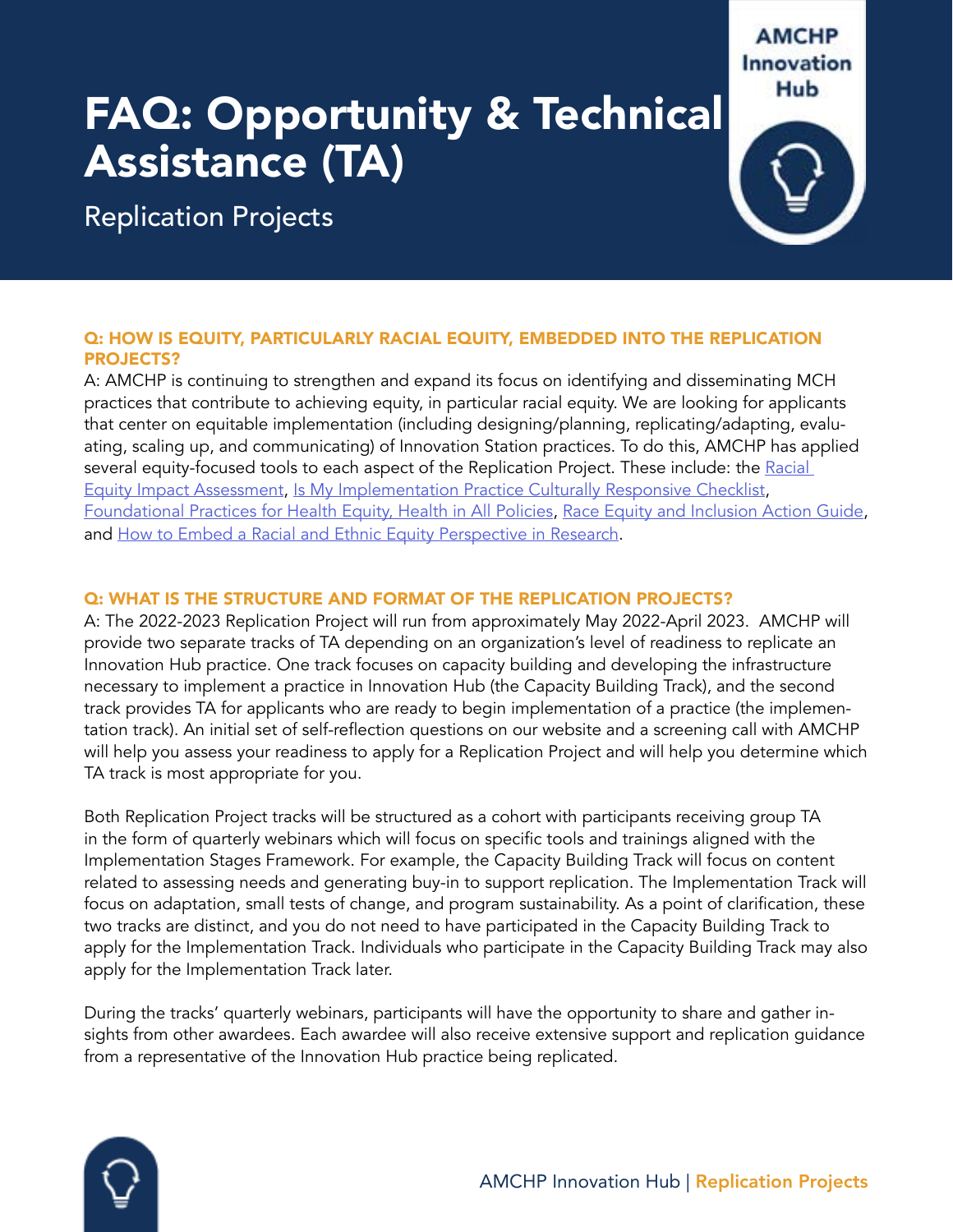# FAQ: Application Process

### Replication Projects



#### Q: HOW DO I KNOW WHICH REPLICATION PROJECT TRACK IS RIGHT FOR MY ORGANIZATION?

A: Begin by reviewing the self-reflection questions below:

- 1) Have you assessed and determined the needs of your community that you hope to address through this opportunity? Note: a formal needs assessment is not required.
	- Were community members/partners engaged in this process?
- 2) Have you determined which [Innovation Hub practice](https://amchp.org/mch-innovations-database/) (Emerging, Promising, or Best Practice) you would like to replicate to address the identified need?
	- Were community members/partners engaged in this process?
- 3) Have you considered what changes you might need to make to the Innovation Hub practice based on your community's context?
- 4) In alignment with AMCHP's [Joint Organizational Commitment to Anti-Racism and Racial Eq](http://www.amchp.org/programsandtopics/Documents/Joint Organizational Commitment to Anti-Racism and Racial  Equity.pdf) [uity](http://www.amchp.org/programsandtopics/Documents/Joint Organizational Commitment to Anti-Racism and Racial  Equity.pdf), we are prioritizing organizations led by or directly supporting Black, Indigenous, People of Color (BIPOC) communities; others experiencing systemic oppression including but not limited to the disability community, the LGBTQI+ community, etc.; or those representing groups that have been historically oppressed.

 $\square$  Does your organization directly support one or more of the groups outlined in the previous statement?

*AND/OR*

 $\Box$  Is your organization led by one or more of the groups outlined in the statement above?

Based on these, if you feel like you're ready to apply, [click here](https://amchp.sharepoint.com/:f:/s/ReplicationProjectRedesign/EhV_mHK-fz9No4HbEQxJ-WEB-8tpo5cNax9kHvIbwF3kOg?e=W8AHkB) to sign up for an initial conversation with AMCHP. During this call, we'll ask you additional questions about your readiness to apply and what you hope to gain from the experience. Based on your responses, we'll help you figure out which track is most appropriate for you.

#### Q: HOW DOES AMCHP DEFINE COMMONLY USED TERMS IN THEIR RFA?

A: You will see the following terms several times throughout our RFA:

*Technical Assistance:* Supporting individuals and organizations to increase their capacity to achieve an intended outcome. This may look like providing trainings, providing support to apply different tools, providing feedback/input on project activities, sharing relevant resources and materials.

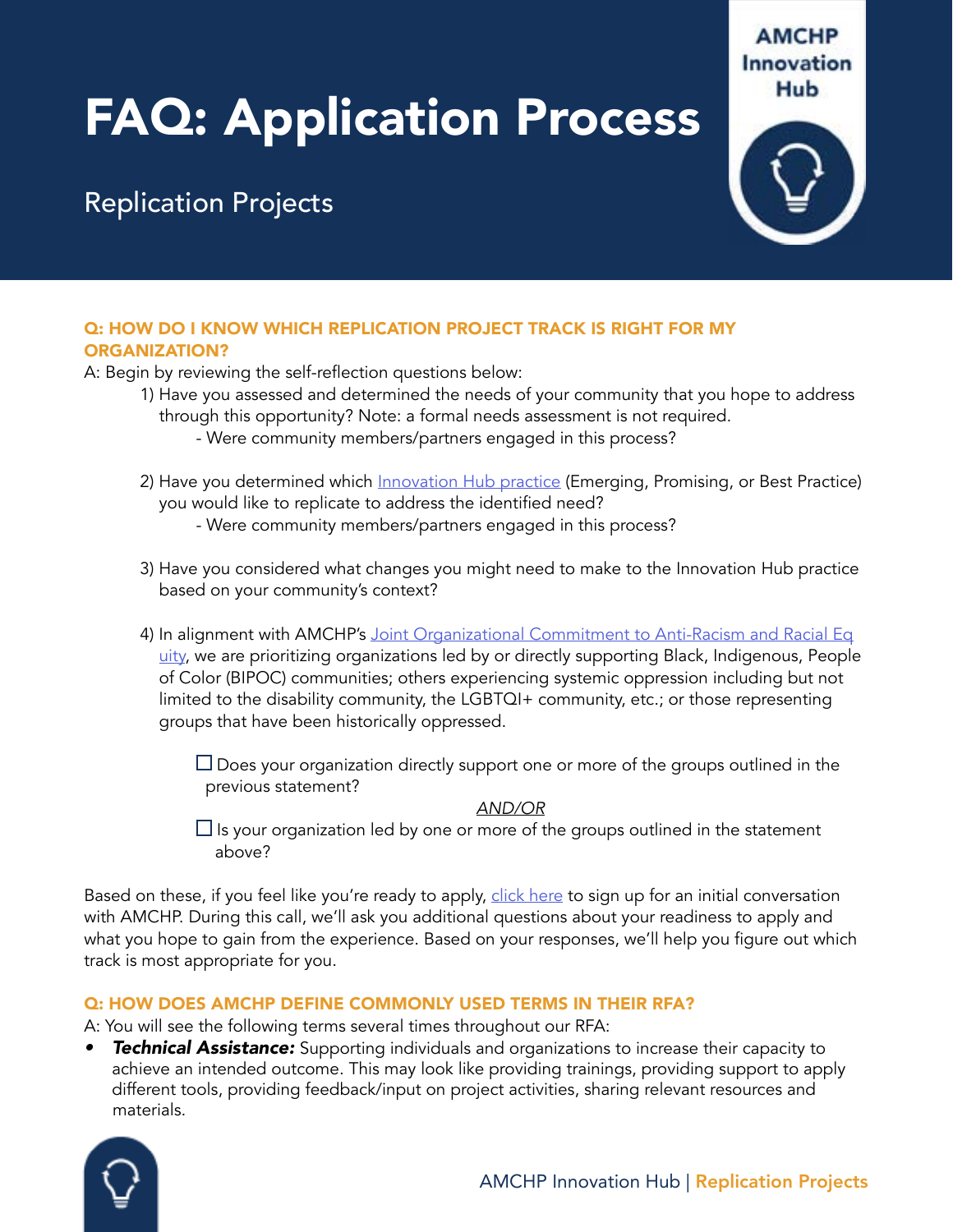# FAQ: Application Process

### Replication Projects

Innovation Hub

**AMCHP** 

- *Core Components:* The key "ingredients" or activities of a practice. These are what make the practice function effectively.
- *• Replication*: Duplicating the activities from an Innovation Station practice in a different setting. For the purposes of the Replication Project, replication might not entail replicating a practice as is. Usually, some adaptation or innovation is required and is encouraged to make the practice more appropriate for the recipient's specific context.
- *• Adaptation:* Modifying or adjusting aspects of an Innovation Station practice so it fits better with the context it will be implemented in.
- **Implementation:** Putting the Innovation Station practice into action/the process of carrying out the Innovation Station practice.
- *Partners:* This refers to those individuals or organizations who will ultimately be impacted by your Replication Project. This includes a special emphasis on the community and those with lived experience.

#### Q: CAN YOU SPEAK MORE TO THE DIFFERENCE BETWEEN REPLICATION AND ADAPTATION FOR THIS TA OPPORTUNITY?

A: While this opportunity is called "Replication" Projects, we know that any time you want to implement an outside practice, there's a certain amount of modification you'll need to make to ensure it meets the needs of the community/location where you're planning to implement it. In this case, replication refers to implementing something exactly as is without any changes to the original practice/model. We recognize that you'll need to make some minor changes or adaptations based on your context and still consider this under the umbrella of "replication." We can support you to figure out what types of changes you might need to make to the practice to implement it in your context without altering the fundamental or core components of is.

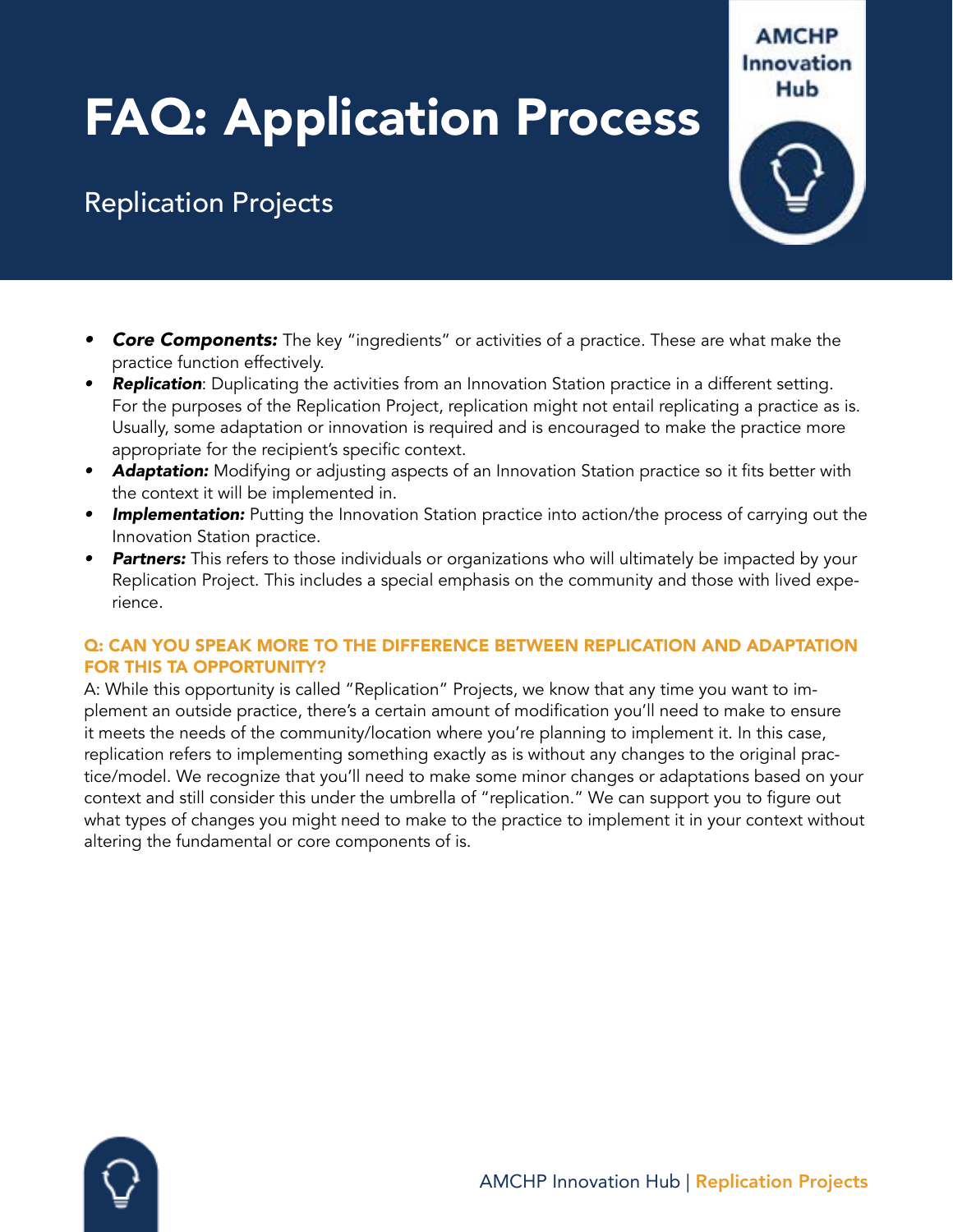## FAQ: Contracting Procurement

### Replication Projects



*AMCHP uses a contract to execute its Replication Projects. For common questions regarding contact execution and expenditures please view the questions below.*

#### Q: WHO SHOULD BE INCLUDED ON THE CONTRACT?

A: For the purpose of the Replication Project, AMCHP is only able to enter a contract with the entity who submitted the project application (awardee).

#### Q: CAN WE USE A FISCAL AGENT TO HANDLE OUR FINANCES?

A: The awardee may use a fiscal agent to handle their administrative work.

- AMCHP will not have any relationship with the fiscal agent or third party.
- The awardee is responsible for signing the contract and will be the designated payee.

#### Q: CAN WE BEGIN PLANNING OUR ACTIVITIES BEFORE THE CONTRACT IS EXECUTED?

A: The awardee can begin planning pre-award activities before the contract is executed. However, AMCHP will not approve pre-award expenditures.

- Awardees may not submit invoices until the contract is signed.
- The first invoice received must fall after the date of the signed contract.

#### Q: WHAT IS AMCHP'S CONTRACT PROCESS?

A: There are two main parts of the contract process: the risk assessment and the overall process.

- 1. Risk Assessment
	- Prior to developing a contract, AMCHP will send the awardee a risk assessment for comple tion. You can access a copy of the risk assessment [here](https://amchp-my.sharepoint.com/:w:/g/personal/saraya_amchp_org/EYZpY7z-VUdKuqpimiheaVkBbD4n4MhLcSeTLBtH4SqrSg?e=Ko1naU).
	- The purpose of the risk assessment is to systematically evaluate the potential financial risks that may be involved if AMCHP supports a awardee to participate in the Replication Project. Awardees are then categorized according to level of financial risk. Note: If you are classified as high-risk this does not prevent you from participating in the

 Replication Projects. It means that AMCHP may need to provide you with additional support to participate. Please refer to the next question for more information on the risk assessment process.

- Once the awardee completes the Risk Assessment, the contract process will be initiated.

#### 2. Contract Process

- AMCHP will send the contract to the awardee.
- The awardee will review the contract and sign if no revisions.
- If revisions, send to AMCHP.
- AMCHP will go through an internal review process

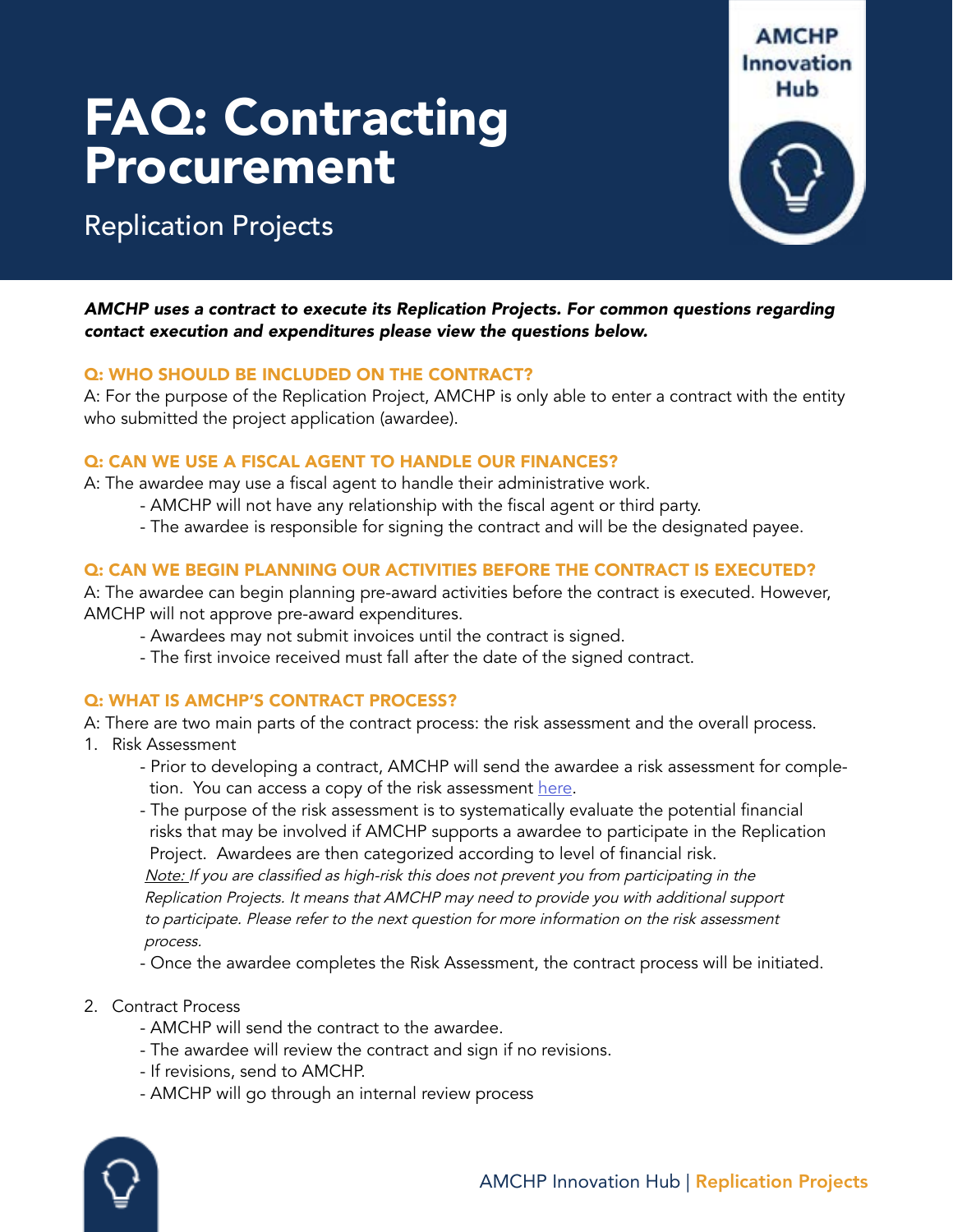## FAQ: Contracting Procurement

Replication Projects



\* AMCHP staff will contact awardee to explain revisions and request further review and/or signature.

- AMCHP will sign the contract.
- The awardee will be provided with a copy of the contract signed by all parties.

#### Q: WHAT IF I AM UNABLE TO COMPLETE THE RISK ASSESSMENT REQUIRED IN THE CON-TRACT PROCESS?

A: We understand the risk assessment may be challenging for some awardees to complete. We recommend letting us know as soon as possible if you anticipate any barriers to completing the risk assessment. In this case, AMCHP will work with you to determine the best way to support your participation in the Replication Projects. This may involve being referred to small business financial training ahead of being awarded as well as AMCHP disbursing project funds in installments and requiring additional documentation/paperwork. Below are the three levels of financial risk.

| <b>Levels of Financial Risk</b> | <b>Lower Risk</b>                                                                                                                                                                                                                                                                                                    | <b>Moderate Risk</b>                                                                                                                                                                                                                                                                                                                                                                                                                                                                                                                                                                          | <b>Higher Risk</b>                                                                                                                                                                                                                                                                                                                                                                                                                                                               |
|---------------------------------|----------------------------------------------------------------------------------------------------------------------------------------------------------------------------------------------------------------------------------------------------------------------------------------------------------------------|-----------------------------------------------------------------------------------------------------------------------------------------------------------------------------------------------------------------------------------------------------------------------------------------------------------------------------------------------------------------------------------------------------------------------------------------------------------------------------------------------------------------------------------------------------------------------------------------------|----------------------------------------------------------------------------------------------------------------------------------------------------------------------------------------------------------------------------------------------------------------------------------------------------------------------------------------------------------------------------------------------------------------------------------------------------------------------------------|
| Tentative Monitoring Plan       | Review audit re-<br>$\bullet$<br>ports through and<br>Federal Clearing-<br>house<br>Review invoices to<br>ensure: Timeliness,<br>completeness<br>and accuracy;<br>Milestones are<br>representative of<br>spending<br>PI approval states<br>"okay to pay"<br>Work is performed<br>within the period<br>of performance | Review all steps in the<br>$\bullet$<br>"Lower Risk" catego-<br>ry in addition to the<br>following:<br>If findings exist in the<br>$\bullet$<br>sub recipient's audit<br>report, determine how<br>material they are and<br>the risk(s) involved<br>(operational, financial<br>or compliance risks)<br>Elevate potential risks<br>٠<br>to Grants & Contract<br>team and Office of Fi-<br>nance and Accounting<br>for discussion<br>Request and monitor<br>invoices more fre-<br>quently (monthly vs.<br>quarterly)<br>Request and review<br>financial reports more<br>frequently (if possible) | Review all steps in the<br>"Lower Risk" and "Mod-<br>erate Risk" categories in<br>addition to the following:<br>(1) Exercise your right<br>to audit or consider per-<br>forming a site visit or desk<br>review<br>(2) Request supporting<br>detail for all financial in-<br>voices and expenses<br>(3) Request regular con-<br>tact and communication<br>with the PI<br>(4) Document conversa-<br>tions and retain pertinent<br>emails<br>(5) Withhold payments, if<br>necessary |

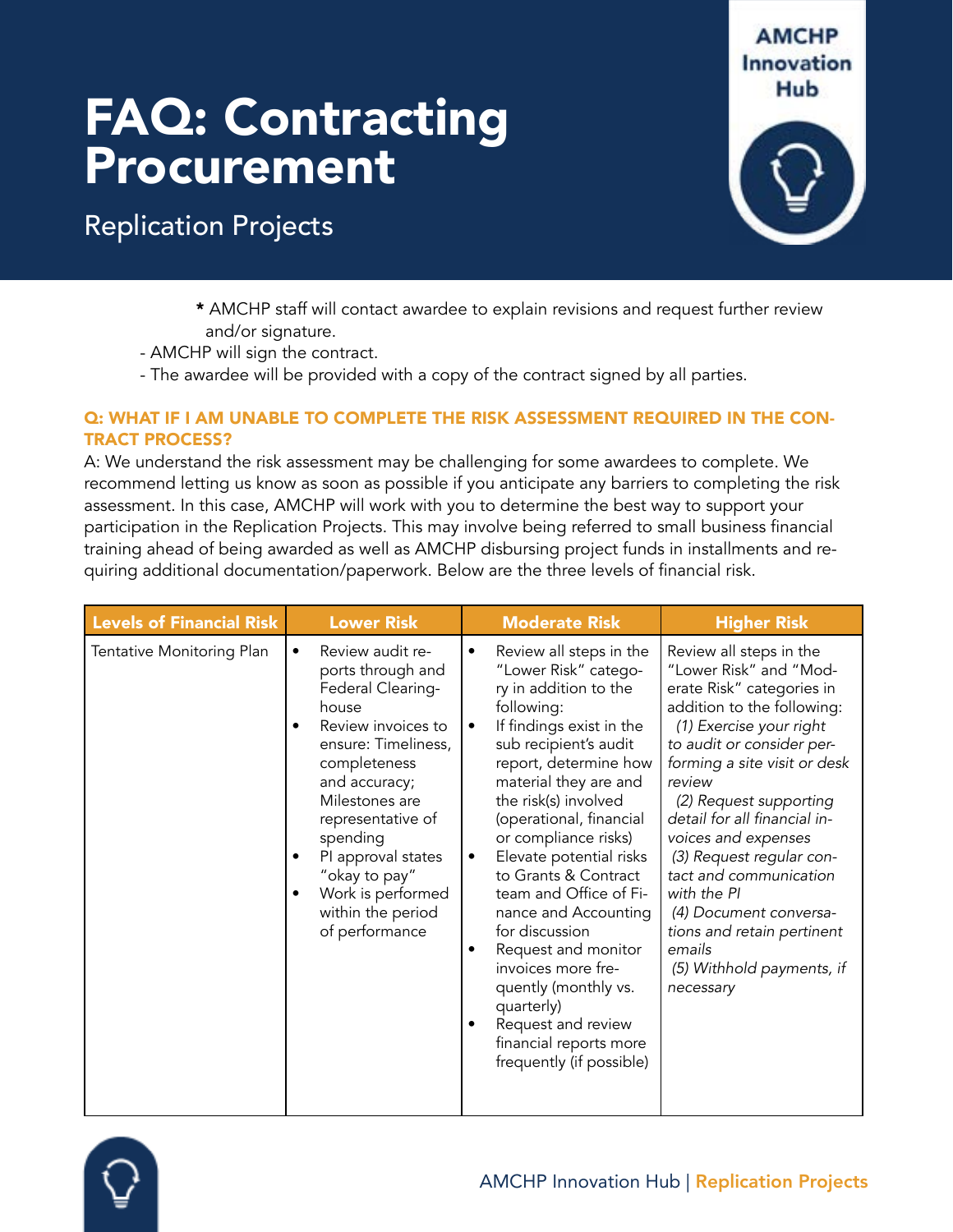## FAQ: Contracting Procurement

### Replication Projects



#### Q: WHO IS RESPONSIBLE FOR PROJECT-RELATED EXPENSES MENTIONED IN THE CONTRACT?

A: All project-related expenses mentioned in the contract and/or scope of work will be the sole responsibility of the awardee. AMCHP is responsible for exacting payment to the awardee for project expenses outlined in the project budget and according to AMCHP's contract with the awardee. If this process may be financially unfeasible for your organization, AMCHP can work with you to implement an installment plan. With an installment plan, AMCHP will disburse the total award in set installments throughout the project year. The awardee will be responsible for providing receipts/documentation for any expenses incurred in addition to a monthly invoice.

#### Q: HOW OFTEN DO INVOICES NEED TO BE SUBMITTED?

A: The exact frequency with which invoices need to be submitted will depend on the results of the risk assessment.

#### Q: WHO CAN SUBMIT INVOICES?

- A: Invoices must be submitted by the awardee since AMCHP is only able to reimburse the awardee.
	- If it is easier for someone outside the organization AMCHP has a contract with to purchase an item such as a flight, hotel, etc., have that person purchase the item and invoice the state/ organization with which AMCHP has the contract.
	- The awardee will then create an invoice on the other party's behalf and submit to AMCHP along with supporting documentation.
	- AMCHP will disburse reimbursement to the awardee.
	- The awardee will use this payment to reimburse the other party. \*If using a fiscal agent, invoices must still be issued by the state/awardee.

#### Q: HOW LONG AFTER I SUBMIT AN INVOICE CAN I EXPECT REIMBURSEMENT?

A: Reimbursement will be sent within 30 days of receipt of the invoice.

Q: WHEN IS THE LAST DATE ALL INVOICES NEED TO BE SUBMITTED BY? All invoices must be submitted by April 30th, 2023 in order to receive reimbursement.

#### Q: HOW DO I KNOW HOW MUCH FUNDING I HAVE SPENT OR HAVE LEFT AT ANY GIVEN TIME?

A: Awardees must maintain their own system for tracking the amount of funding they have spent and how much they have remaining. AMCHP will maintain a file of invoices received. Please contact AMCHP if you would like to verify your expenditures and remaining balance.